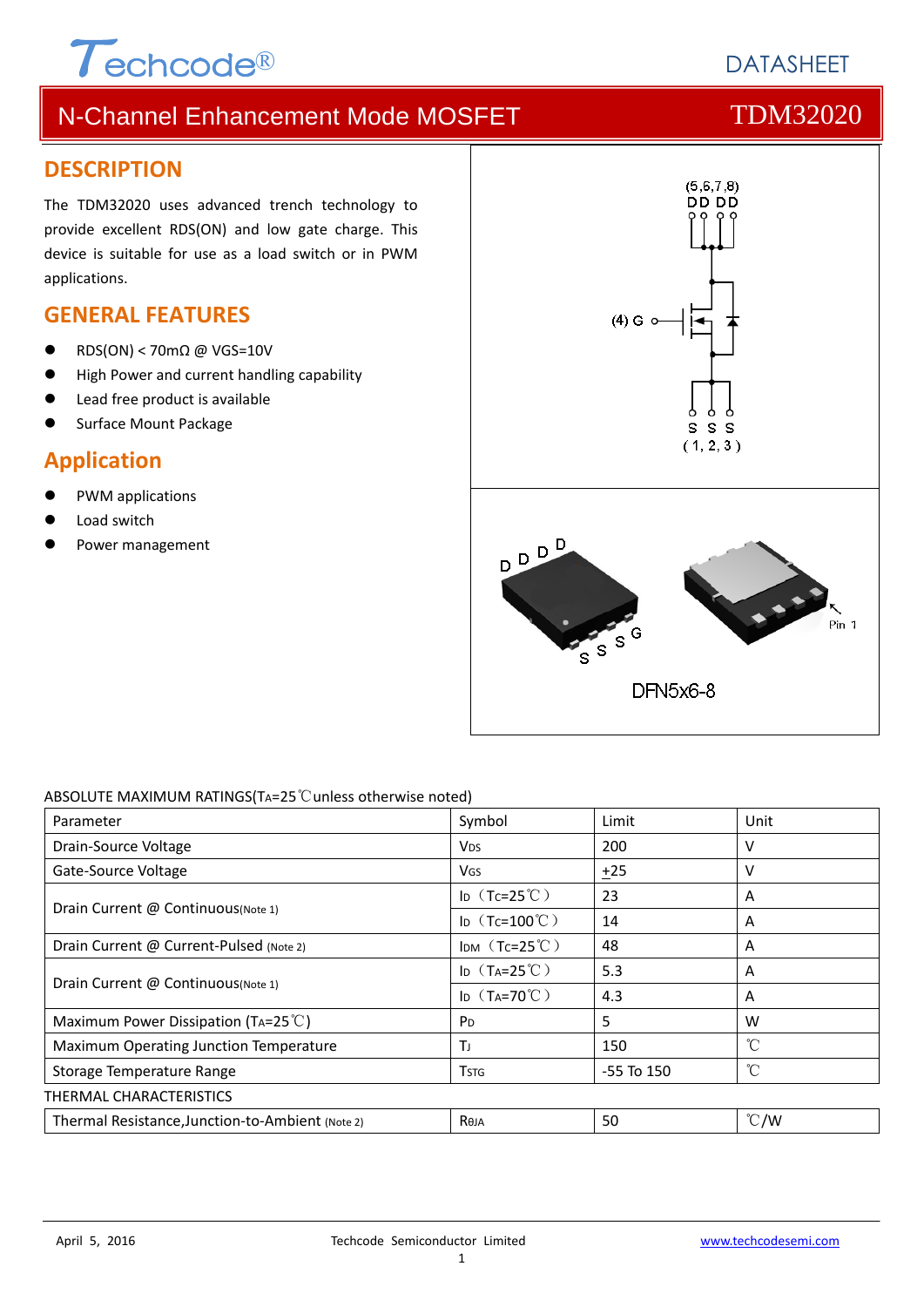

# N-Channel Enhancement Mode MOSFET TOM32020

#### **ELECTRICAL CHARACTERISTICS (TA=25**℃**unless otherwise noted)**

| Parameter                                 | Symbol                  | Condition                                   | <b>Min</b>     | Typ            | Max            | Unit      |  |  |
|-------------------------------------------|-------------------------|---------------------------------------------|----------------|----------------|----------------|-----------|--|--|
| OFF CHARACTERISTICS                       |                         |                                             |                |                |                |           |  |  |
| Drain-Source Breakdown Voltage            | <b>BV<sub>DSS</sub></b> | VGS=0V ID=250µA                             | 200            |                |                | $\vee$    |  |  |
| Zero Gate Voltage Drain Current           | <b>l</b> <sub>pss</sub> | V <sub>DS</sub> =160V,V <sub>GS</sub> =0V   |                |                | $\mathbf{1}$   | $\mu$ A   |  |  |
| Gate-Body Leakage Current                 | lgss                    | VGS=±25V,VDS=0V                             |                |                | $+100$         | nA        |  |  |
| <b>ON CHARACTERISTICS (Note 3)</b>        |                         |                                             |                |                |                |           |  |  |
| <b>Gate Threshold Voltage</b>             | VGS(th)                 | V <sub>DS</sub> =VGS, I <sub>D</sub> =250µA | $\overline{2}$ | $\overline{3}$ | $\overline{4}$ | $\vee$    |  |  |
| Drain-Source On-State Resistance          | R <sub>DS</sub> (ON)    | VGS=10V, ID=11A                             |                | 58             | 70             | $m\Omega$ |  |  |
| <b>DYNAMIC CHARACTERISTICS (Note4)</b>    |                         |                                             |                |                |                |           |  |  |
| Input Capacitance                         | Ciss                    | VDS=30V, VGS=0V, F=1.0MHz                   |                | 2350           | 3100           | PF        |  |  |
| <b>Output Capacitance</b>                 | Coss                    |                                             |                | 155            |                | PF        |  |  |
| Reverse Transfer Capacitance              | Crss                    |                                             |                | 45             |                | PF        |  |  |
| <b>SWITCHING CHARACTERISTICS (Note 4)</b> |                         |                                             |                |                |                |           |  |  |
| Turn-on Delay Time                        | $td($ on $)$            | $V$ DS=30V, RL=30 $\Omega$ , VGEN=10V,      |                | 23             | 42             | nS        |  |  |
| Turn-on Rise Time                         | tr                      | $RG=6Q$ $ID=1A$                             |                | 6              | 11             | nS        |  |  |
| Turn-Off Delay Time                       | td(off)                 |                                             |                | 51             | 92             | nS        |  |  |
| <b>Turn-Off Fall Time</b>                 | tf                      |                                             |                | 30             | 54             | nS        |  |  |
| <b>Total Gate Charge</b>                  | Q <sub>g</sub>          | VDS=100V,ID=11A,VGS=10V                     |                | 40             | 56             | nC        |  |  |
| Gate-Source Charge                        | Qgs                     |                                             |                | 14             |                | nC        |  |  |
| Gate-Drain Charge                         | Qgd                     |                                             |                | 10             |                | nC        |  |  |
| Body Diode Reverse Recovery Time          | Trr                     | IF=10A, $dl/dt=100A/\mu s$                  |                | 75             |                | nS        |  |  |
| Body Diode Reverse Recovery Charge        | Qrr                     |                                             |                | 255            |                | nC        |  |  |
| DRAIN-SOURCE DIODE CHARACTERISTICS        |                         |                                             |                |                |                |           |  |  |
| Diode Forward Voltage (Note 3)            | <b>V<sub>SD</sub></b>   | VGS=0V, Is=20A                              |                | 0.8            | 1.3            | $\vee$    |  |  |

NOTES:

1. continue current is limited by bonding wire.

2. Pulse width limited by max. junction temperature.

3. Pulse Test: Pulse Width  $\leq 300$ μs, Duty Cycle  $\leq 2\%$ .

4. Guaranteed by design, not subject to production testing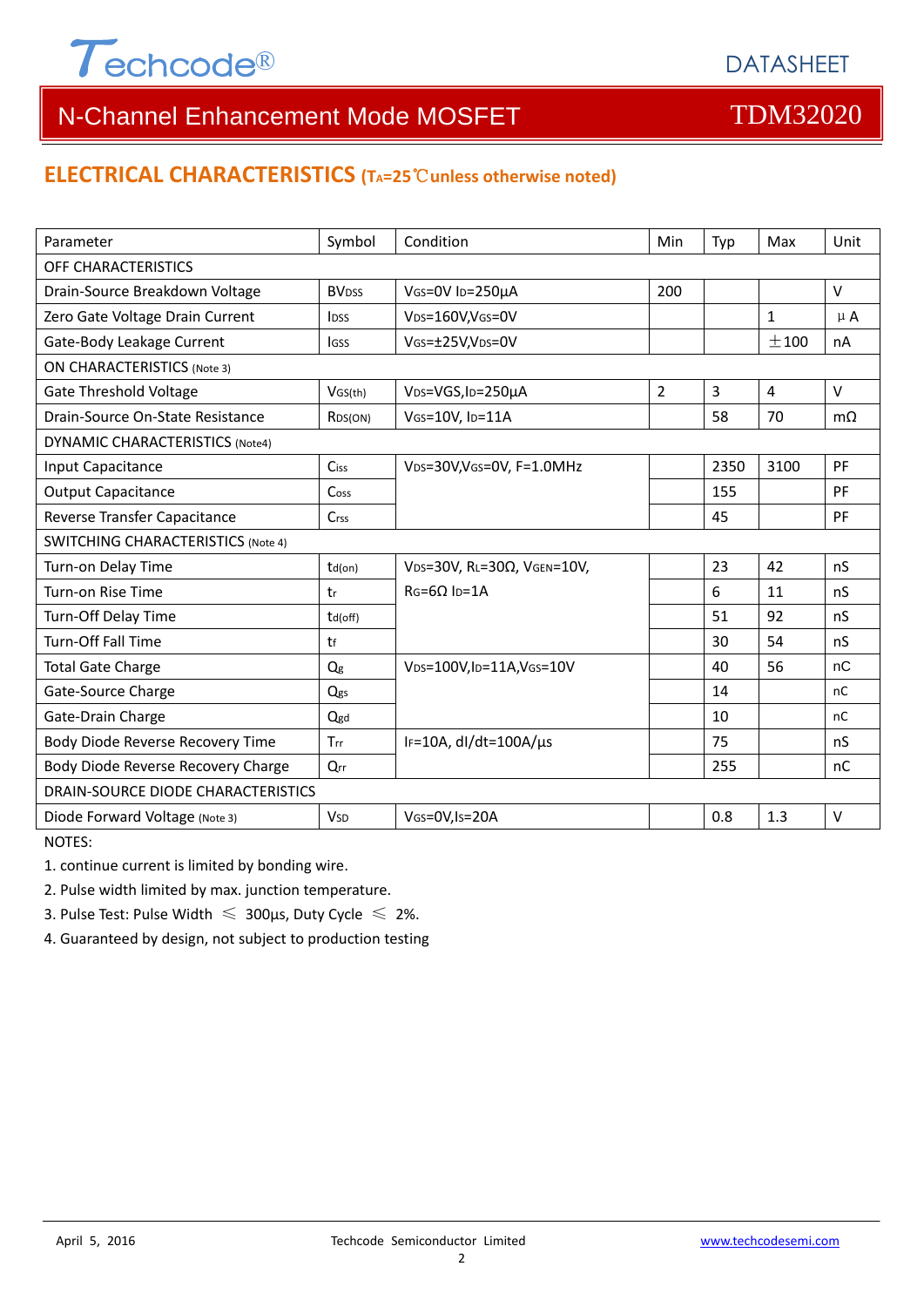

# N-Channel Enhancement Mode MOSFET TOM32020

### **Typical Operating Characteristics**

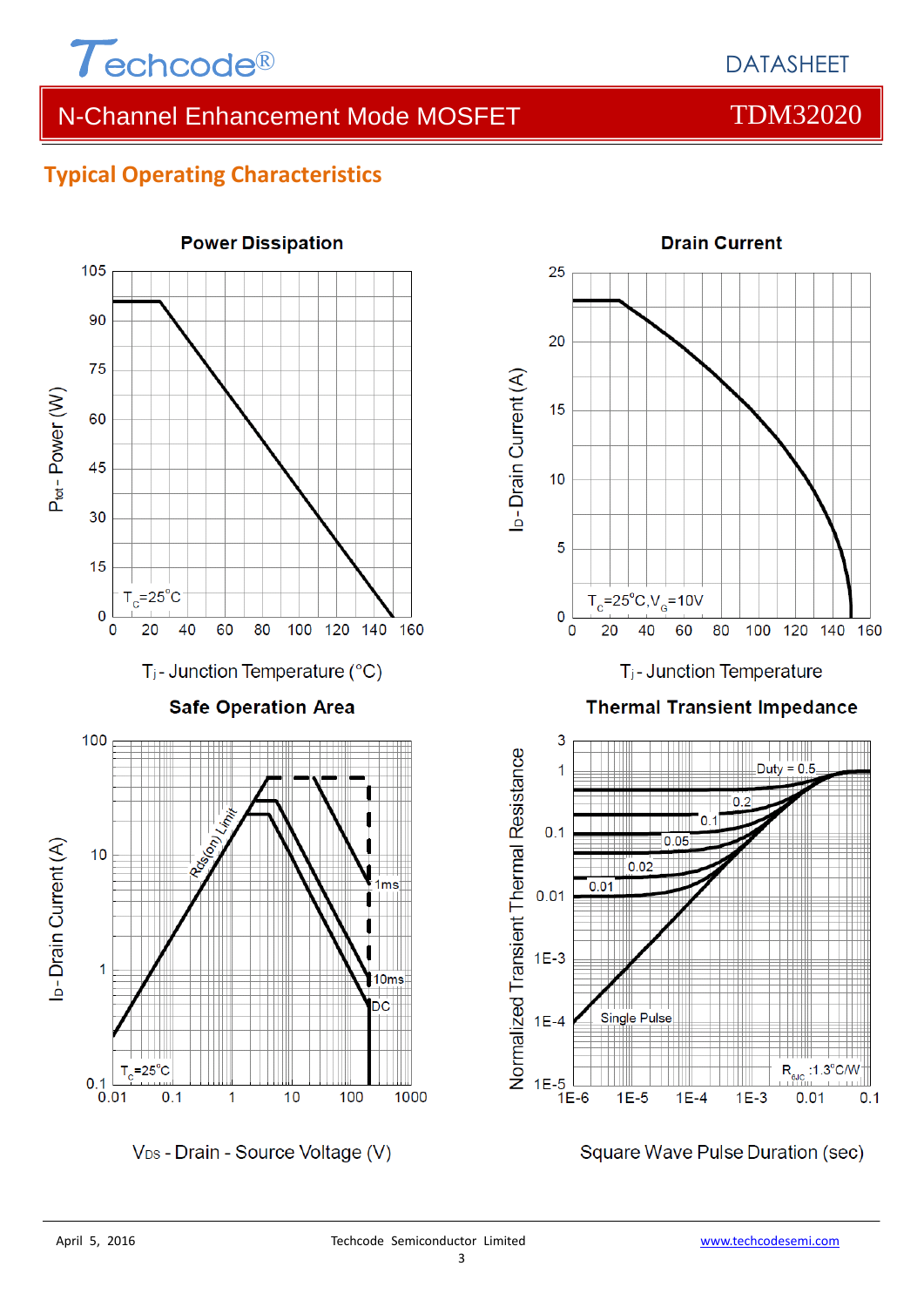

### DATASHEET

# N-Channel Enhancement Mode MOSFET TOM32020

#### **Typical Operating Characteristics(Cont.)**



#### **Output Characteristics**

### 120 100 R<sub>DS(ON)</sub> - On - Resistance (mΩ) 80  $V_{cs}$ =10V 60 40 20 0  $\overline{0}$ 8 16 24 32 40

I<sub>D</sub>-Drain Current (A)

#### **Gate Threshold Voltage**



#### **Drain-Source On Resistance**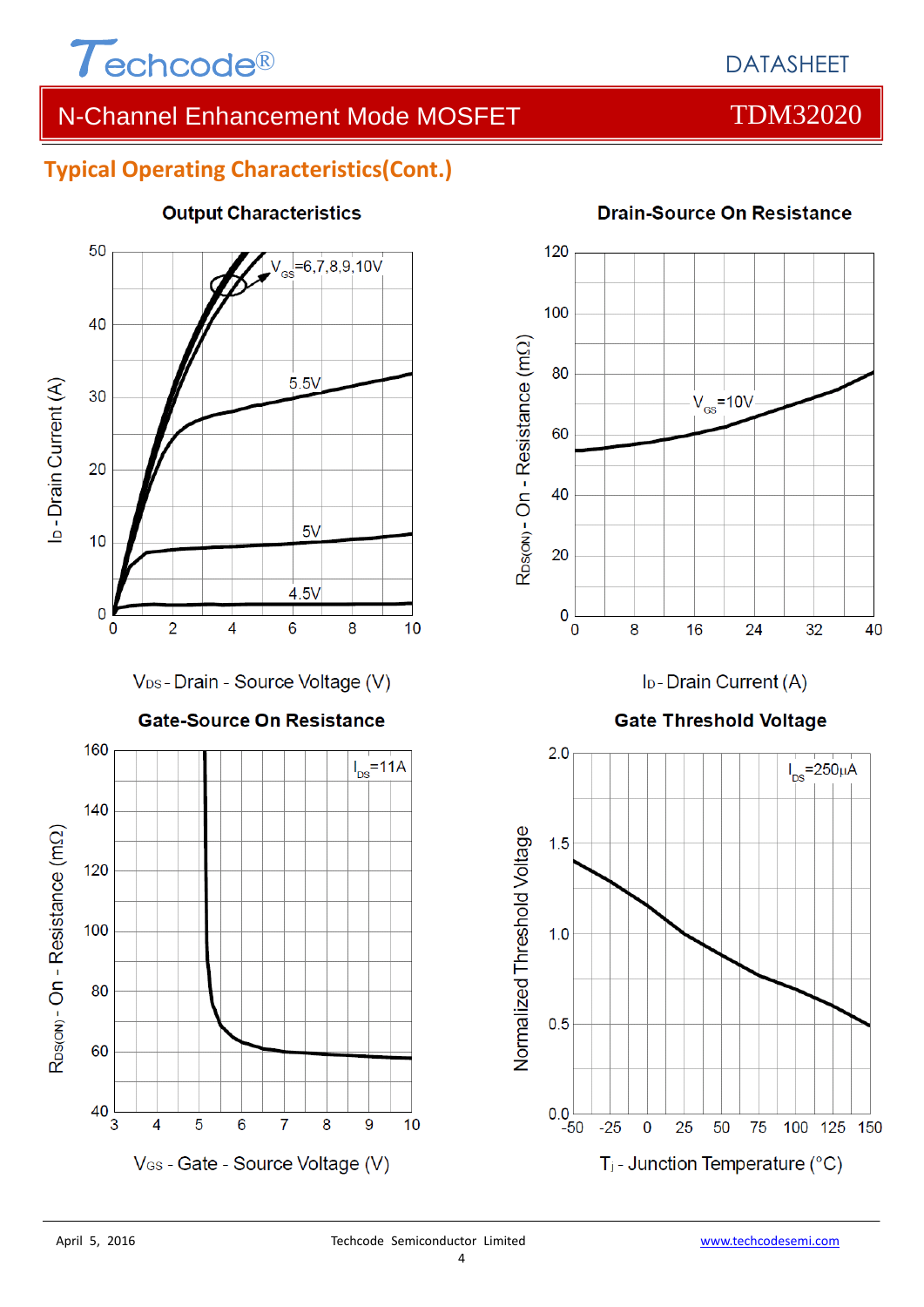

# N-Channel Enhancement Mode MOSFET TOM32020

### **Typical Operating Characteristics (Cont.)**



#### Capacitance



### 50  $10$ Is - Source Current (A)  $T = 150^{\circ}$ C  $T = 25^{\circ}C$ 1  $0.1$  $0.0$  $0.2$  $0.4$  $0.6$  $0.8$  $1.0$  $1.2$  $1.4$ V<sub>SD</sub> - Source - Drain Voltage (V)

#### **Source-Drain Diode Forward**



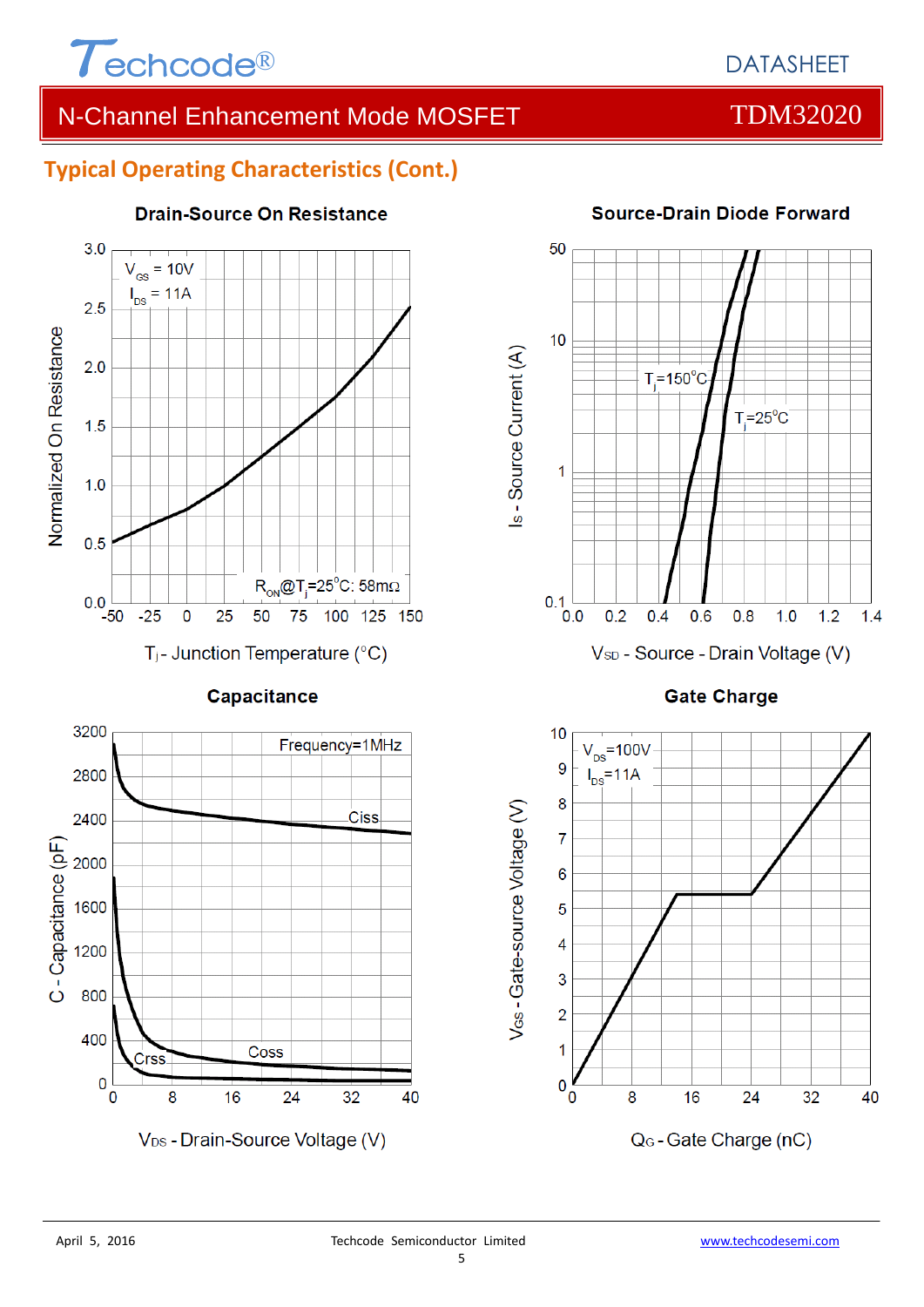

**Package Information**

гоড⊆≺и

 $\overline{A}$ 

B

 $\mathbf{c}$ 

# N-Channel Enhancement Mode MOSFET TOM32020

ļв **DFN5x6-8 MILLIMETERS INCHES** MIN. MAX. MIN. MAX.  $1.20$ 0.90 0.035  $0.047$  $0.3$ 0.51 0.012  $0.020$  $0.19$  $0.25$ 0.007 0.010  $0.189$  $0.209$ 4.80 5.30 0.157 4.00 4.40 6.20 0.232 5.90 0.217 5.50 5.80



Note: 1. Dimension D, D1, D2 and E1 do not include mold flash or protrusions.

Mold flash or protrusions shall not exceed 10 mil.



# DFN5\*6-8 Package





**DATASHEET**